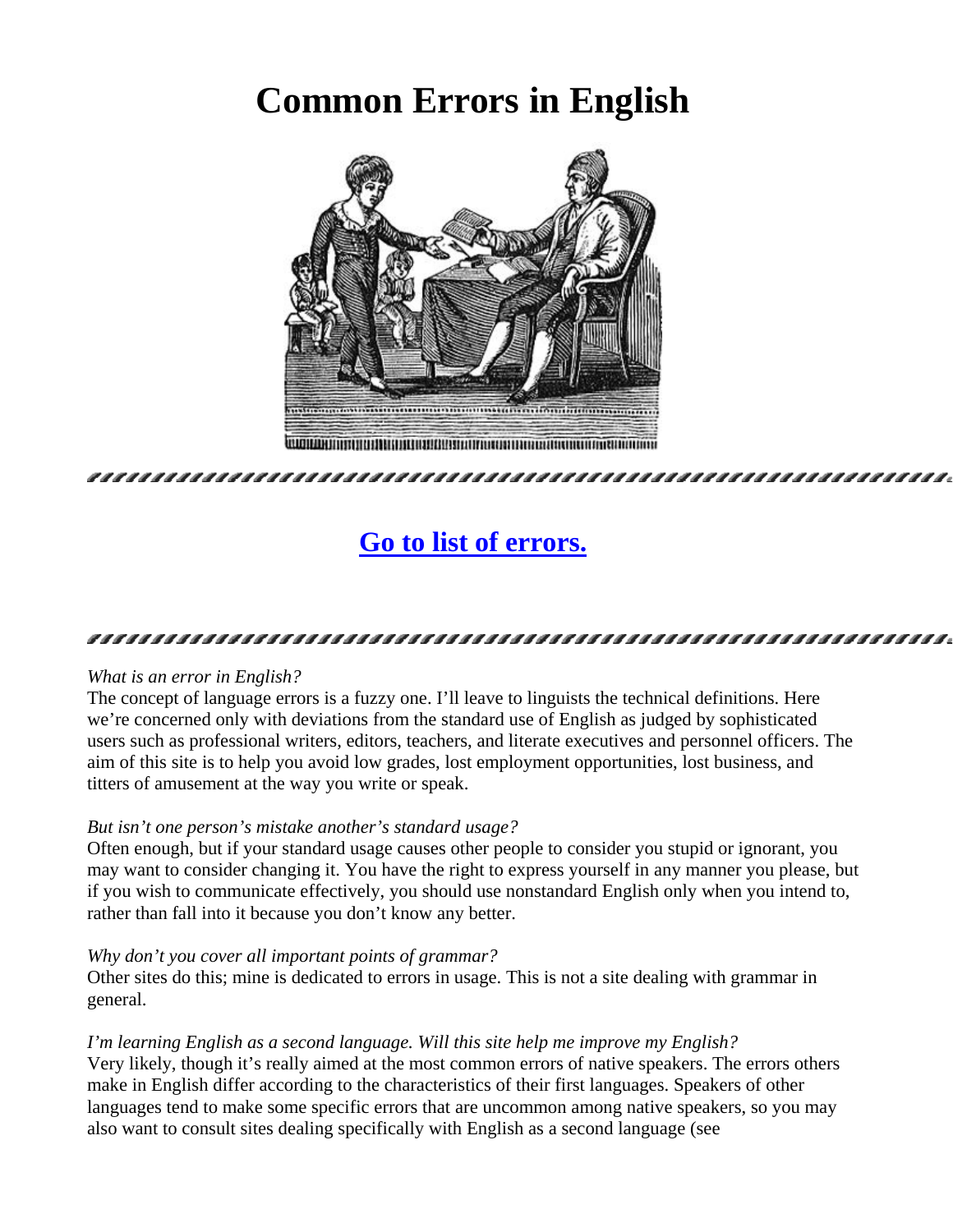[http://www.cln.org/subjects/esl\\_cur.html](http://www.cln.org/subjects/esl_cur.html) and [http://esl.about.com/education/adulted/esl/\)](http://esl.about.com/education/adulted/esl/). There is also a Help Desk for ESL students at Washington State University at [http://www.wsu.edu/~gordonl/ESL/](http://www.wsu.edu/%7Egordonl/ESL/). An outstanding book you may want to order is Ann Raimes' *[Keys for Writers.](http://www.amazon.com/exec/obidos/ASIN/0395920647/qid%3D924550508/002-1206919-5405651)*

#### *Aren't some of these points awfully picky?*

This is a relative matter. One person's gaffe is another's peccadillo. Some common complaints about usage strike me as too persnickety, but I'm just discussing mistakes in English that happen to bother me. Feel free to create your own page listing your own pet peeves, but I welcome suggestions for additions to these pages. First, read the Commonly Made Suggestions page, and if you still want to write me, please do so, after reading the instructions on that page.

#### *What gives you the right to say what an error in English is?*

I could take the easy way out and say I'm a professor of English and do this sort of thing for a living. True, but my Ph.D. is in comparative literature, not composition or linguistics, and I teach courses in the history of ideas rather than language as such. But I admire good writing and try to encourage it in my students.

#### *I found a word you criticized in the dictionary!*

You will find certain words or phrases criticized here listed in dictionaries. Note carefully labels like *dial.* (dialectical), *nonstandard*, and *obsolete* before assuming that the dictionary is endorsing them. The primary job of a dictionary is to track how people actually use language. Dictionaries differ among themselves on how much guidance to usage they provide; but the goal of a usage guide like this is substantially different: to protect you against patterns which are regarded by substantial numbers of well-educated people as nonstandard.

#### *Why do you discuss mainly American usage?*

Because I'm an American, my readers are mostly American, and American English is quickly becoming an international standard. I often take note of American deviations from standard British practice. However, the job is complicated by the fact that Canadians, Australians, and many others often follow patterns somewhere between the two. If the standard usage where you are differs from what is described here, tell me about it, and if I think it's important to do so, I'll note that fact. Meanwhile, just assume that this site is primarily about *American* English. If you feel tempted to argue with me, click here first.

If you write mainly about American English, why do you so often cite the Oxford English Dictionary? First of all, I do not write exclusively about American English. I address UK usage in many entries on this site. Second, the *OED* strives to cover both UK and US usage, and often notes words or expressions as having either originated in or being used mainly in the US. It is by no means an exclusively British dictionary. Third, the *OED* is the recognized authority among linguists for etymology. It's not always the last word in explanations of word origins and history, but it is the first source to turn to. That's the main purpose for which I use the *OED*. Fourth, because the *OED* tends to be more conservative than some popular American dictionaries, when it accepts a controversial usage, that's worth noting. If even the *OED* regards a usage as accepted in modern English, then one should hesitate to argue that such usage is an error. But because the *OED* is so conservative, and doesn't always note when a formerly obsolete word is revived or changes in usage, it's not a perfect guide to contemporary usage. It is particularly weak in noting changes in spoken rather than written English.

*Does it oppress immigrants and subjugated minorities to insist on the use of standard English?* Language standards can certainly be used for oppressive purposes, but most speakers and writers of all races and classes want to use language in a way that will impress others. The fact is that the world is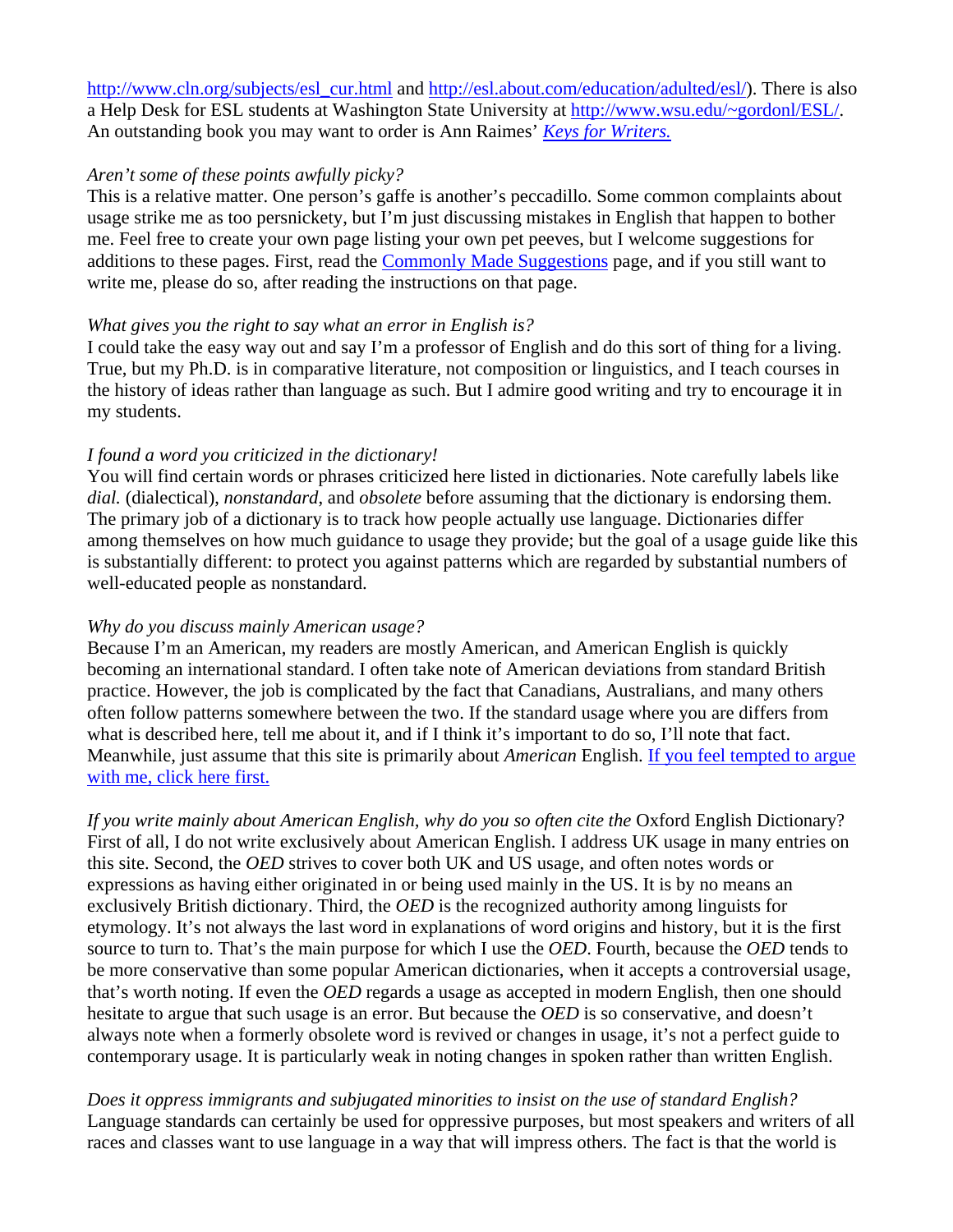full of teachers, employers, and other authorities who may penalize you for your nonstandard use of the English language. Feel free to denounce these people if you wish; but if you need their good opinion to get ahead, you'd be wise to learn standard English. Note that I often suggest differing usages as appropriate depending on the setting: spoken vs. written, informal vs. formal; slang is often highly appropriate. In fact, most of the errors discussed on this site are common in the writing of privileged middle-class Americans, and some are characteristic of people with advanced degrees and considerable intellectual attainments. However you come down on this issue, note that the great advantage of an open Web-based educational site like this is that it's voluntary: take what you want and leave the rest. It's interesting that I have received hundreds of messages from non-native speakers thanking me for these pages and none from such people complaining that my pages discriminate against them.

#### *But you made a mistake yourself!*

We all do, from time to time. If you think you've found an error in my own writing, first read the "Commonly Made Suggestions" page, then follow the instructions on that page if you still think I need correcting. I've changed many aspects of these pages in response to such mail; even if I disagree with you, I try to do so politely. If you write me, please don't call me "Brian." My given name is Paul.

# **Go to list of errors.**

#### 

### **Read about the book based on this site.**

#### 

Paul Brians Professor of English Washington State University Pullman, WA 99164-5020

Paul Brians' home page containing links to many other useful resources.

**Some of the material in this site was inspired by the handy little booklet** *Correcting Common Errors in Writing,* **by [Nancy P. McKee](mailto:npmckee@wsu.edu) and [George P.](mailto:gkennedy@wsu.edu)  [Kennedy,](mailto:gkennedy@wsu.edu) published by Kendall/Hunt Publishing. Write to them for further information about obtaining copies.** 

**This resource is copyrighted by Paul Brians. Permission is granted to reprint or photocopy small numbers of it in its entirety or in part for all local nonprofit, educational purposes provided that the author is cited and the URL of this page is included. As a courtesy, please [notify the author](mailto:paulbrians@gmail.com) if you copy or link to this material. Because the content changes frequently, and I need to maintain control over the site, requests to create Web mirrors of the site are declined.** 

# **Over 10 million visitors since 1997.**

In its first three years this site was visited more than a million times. Because of various technical and design problems which caused it to lag far behind the actual traffic, the counter has since been removed from this page. After the first million hits, a link to a more sophisticated counter was installed